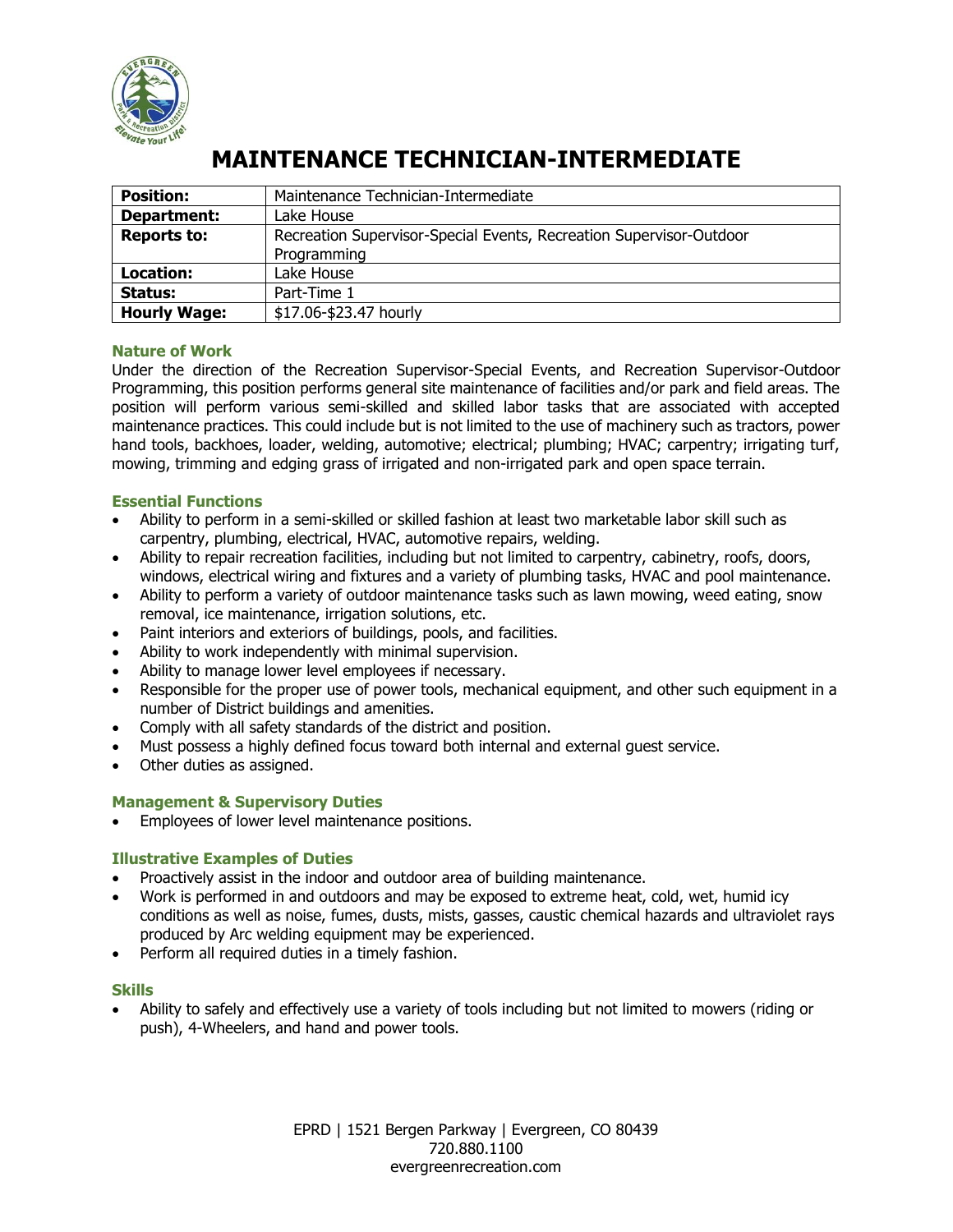

 Thorough knowledge of modern principles, methods, practices and equipment associated with the position.

### **Abilities**

 Strenuous hiking and movement of heavy objects like rocks, trees, and dirt. This includes stooping, bending, pushing and lifting up to 75 lbs.

### **Required Training, Experience & Qualifications**

- Current CPR/first aid certification or receipt of in 6 months.
- High School diploma or equivalent, 4 years' experience necessary in two marketable skills such as plumbing, carpentry, heating, welding, automotive, pool maintenance etc.
- Current Driver's License with a clean driving record for the last five years excluding minor traffic violations such as two or less speeding tickets.
- CDL Driver's License preferred.

# **IDENTIFICATION OF GENERAL APTITUDES AND PHYSICAL REQUIREMENT**

# **I. COGNATIVE REQUIREMENTS**

#### **A. Cognitive Behavior:**

Relating to thought and concerned with the acquisition of knowledge. Please note the requirements listed below are exhaustive of any and all positions available with this organization.

- The ability to understand and follow oral instruction.
- The ability to understand and follow written instruction.
- The ability to quide and/or provide instruction.
- The ability to make decisions based on the parameters of established policies and procedures.
- The ability to understand the general meaning of the modern English language and to present ideas in a clear and concise manner.
- The ability to perform arithmetic operations quickly and accurately aided by a calculator, adding machine, or measuring device.
- The ability to comprehend forms in space and understand the relationships of plane and solid objects (i.e. the ability to "visualize" objects of two or three dimensions, or to think visually of geometric forms

#### **II. PHYSICAL REQUIREMENTS**

#### **A. Climbing**

- The ability to climb to ladders, step stools, step ladders, and extension ladders, all at varying heights.
- The ability to climb stairways including the use of steps/stairs (up to 3 flights).

#### **B. Strength**

- The type of manipulation, as listed below can be performed in either one, or a combination of the following positions:
	- o Ground to waist
	- o Waist level
	- o Waist to shoulder
	- o Above shoulder

EPRD | 1521 Bergen Parkway | Evergreen, CO 80439 720.880.1100 evergreenrecreation.com